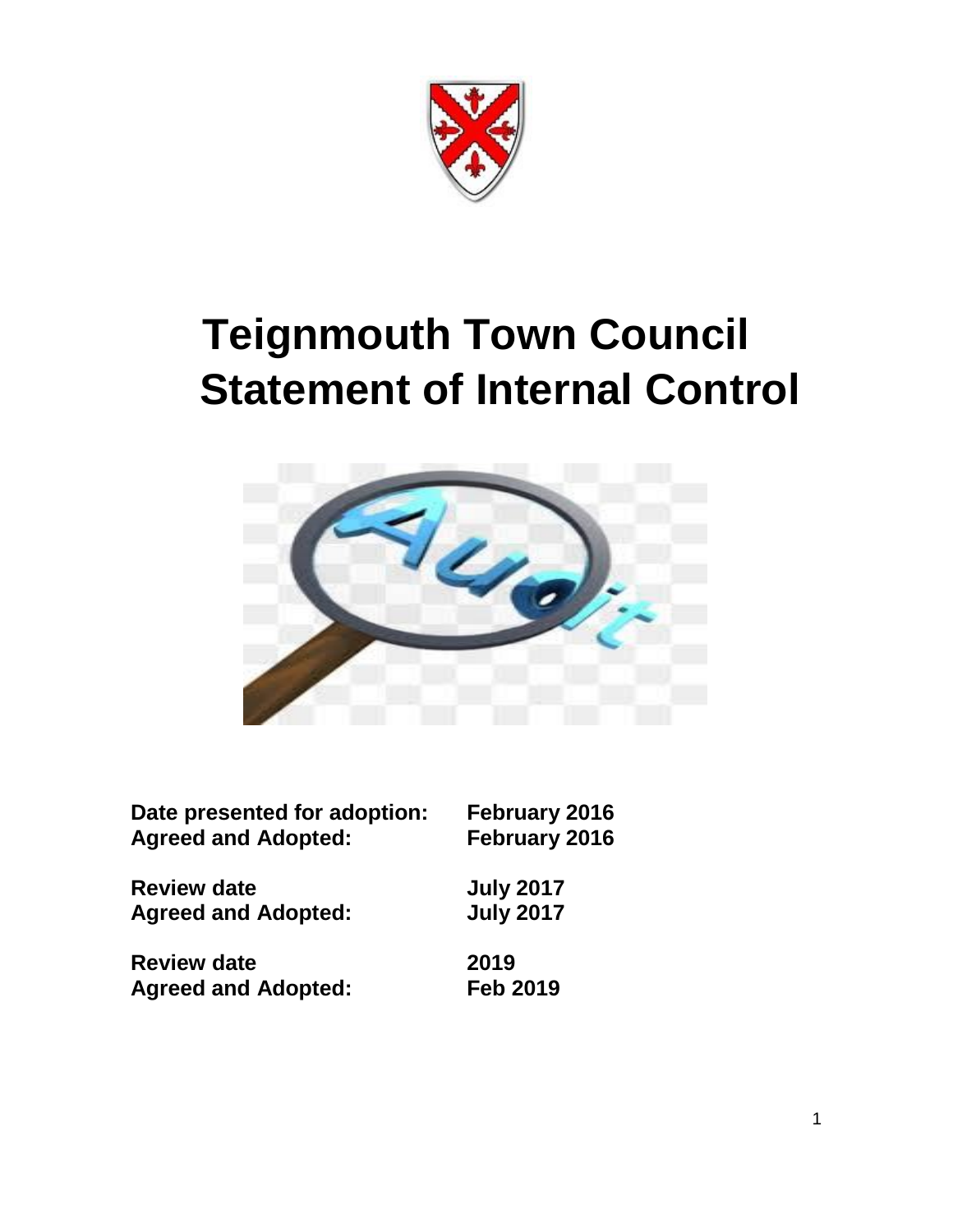# **Statement of Internal Control**

#### **1 Introduction**

Teignmouth Town Council (the Council) is a local authority funded largely by public money and is responsible for ensuring its financial business is conducted in accordance with the law and proper standards, and that public money is safeguarded, properly accounted for, and used economically, efficiently and effectively.

In discharging this overall responsibility the Council is also responsible for ensuring that there is a sound system of internal control which facilitates the effective exercise of the Council's functions and which includes arrangements for the management of risk.

The Council is required to review at least annually the effectiveness of its system of financial control. This is informed by the work of the internal auditor and the Finance and General Purposes Committee, who have responsibility for the development and maintenance of the internal audit environment, and any comments made by the Councils appointed internal and external auditors in their respective interim and annual reports.

## **2 The Purpose of the System of Internal Control**

The Council's system of internal control is designed to manage risk to a reasonable level rather than to eliminate all risk of failure. It cannot provide an absolute assurance of effectiveness.

The system of internal control is based on an ongoing process designed to identify and prioritise the risks to policies, priorities and objectives, to evaluate the likelihood of those risks being realised, and the impact should they, in the unlikely event they be realised, and to manage them effectively, efficiently and economically.

The system of internal control accords with the practices set out in the Governance and Accountability in Local Councils: A Practitioners' Guide (2017 edition).

## **3 The Internal Control Environment**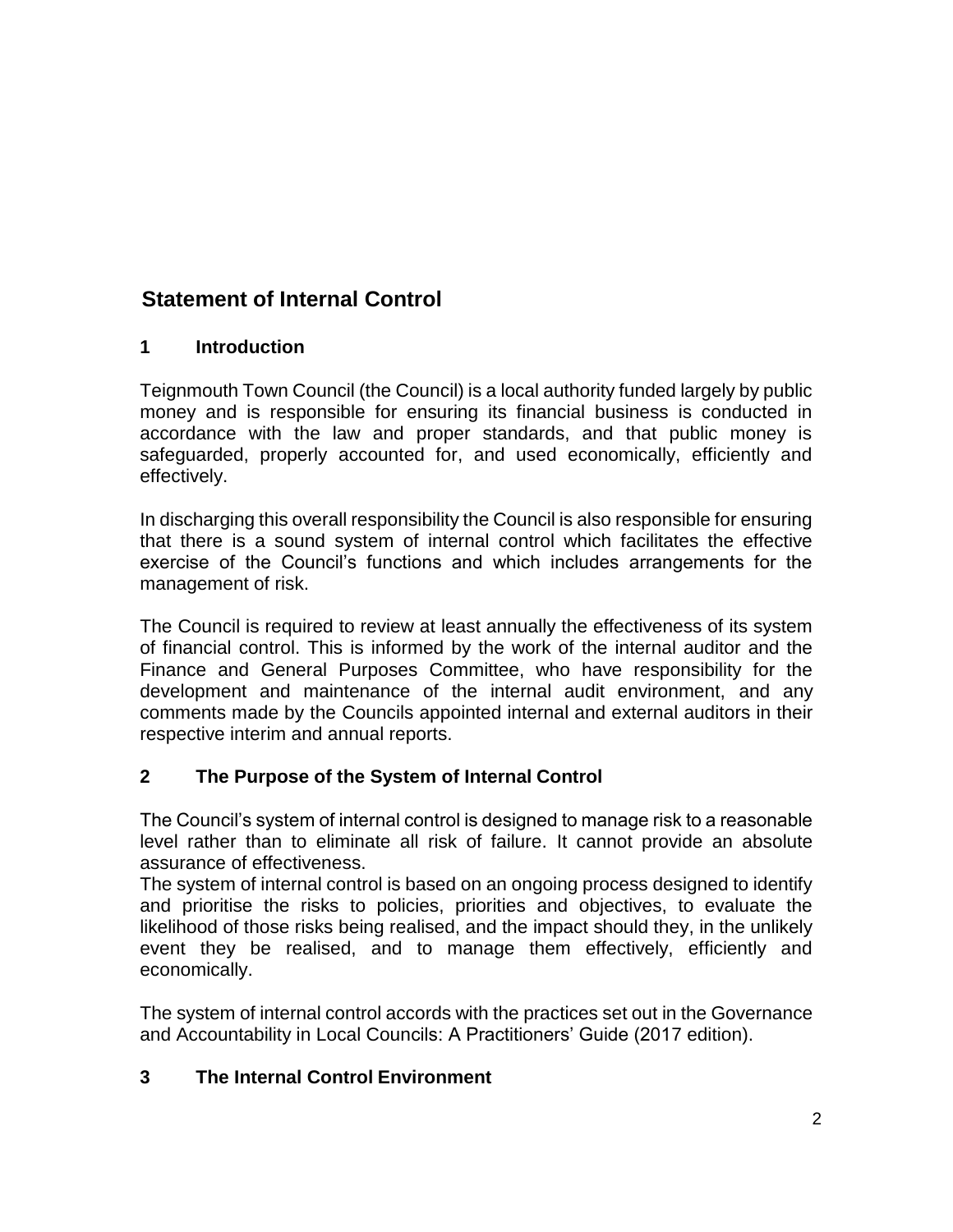The Council has adopted Financial Regulations which set parameters for the Council's financial operations. The Council has appointed a Town Clerk/Responsible Finance Officer (RFO) who implements financial systems and controls.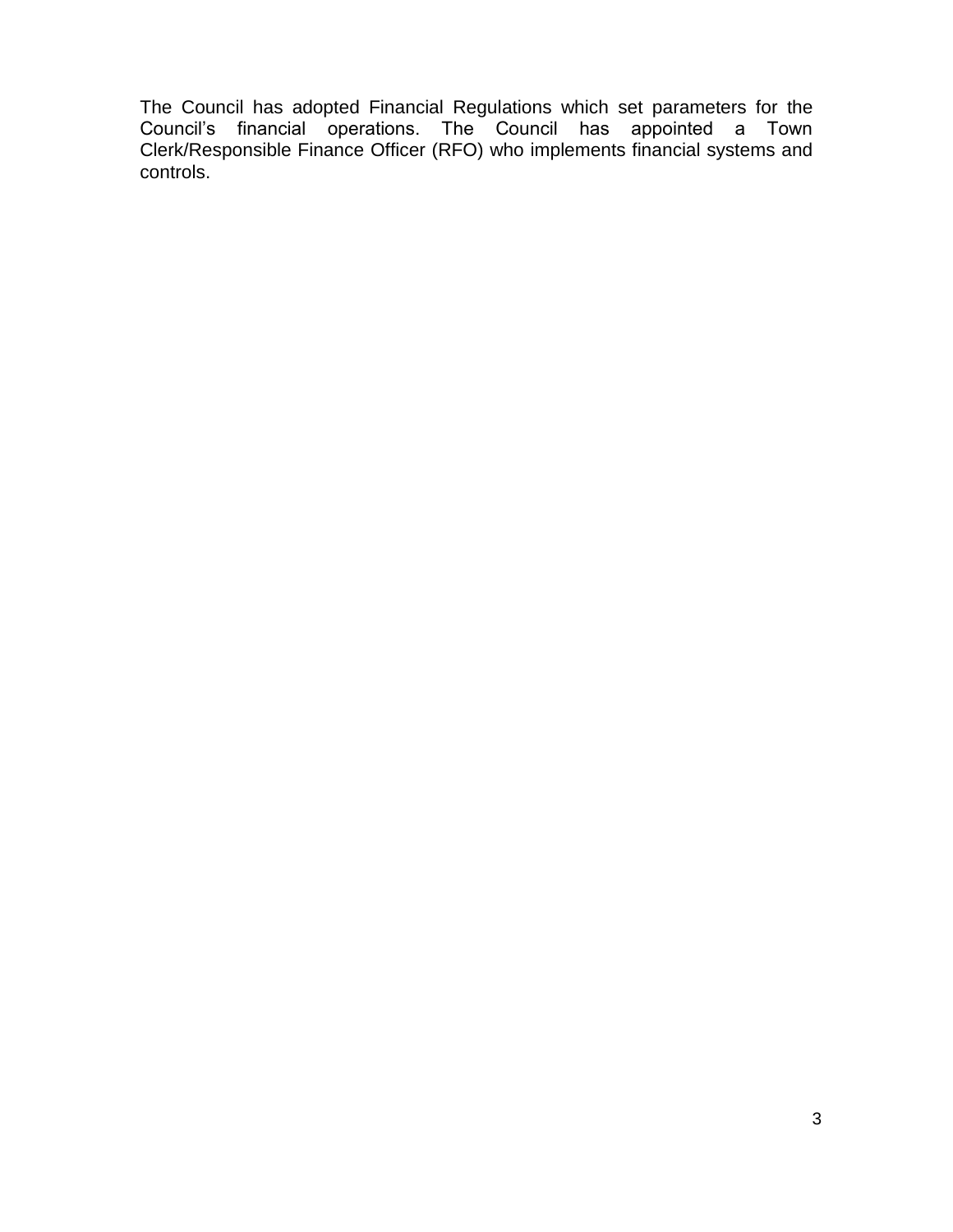The Council currently RBS Omega financial management system to process transactions (cashbook, purchase ledger) and monitor performance against budget. RBS Omega financial management system has been specifically written for Town and Parish Councils therefore meeting the needs of the customer.

Budget reviewing and monitoring is reported quarterly to the Councils Finance and General Purposes Committee.

Payroll is administered on behalf of Teignmouth Town Council by Teignbridge District Council.

Banking services are presently provided by Barclays. Due to the level of protection afforded by the government of £85,000, general reserves in excess of £85,000 are to be transferred from Barclays to other banks so as to protect public monies.

An independent internal audit service is provided by Auditing Solutions of Bromham, Wiltshire and the Council's internal monitoring is undertaken by the Finance and General Purposes Committee in conjunction with the Town Clerk/RFO

Any issues raised by the Internal Auditor are reported in writing to the Council and agreed actions are monitored to ensure that they have been carried out and actioned within agreed timescales. Additionally, the Council seeks and receives appropriate property, legal, insurance, and health and safety advice as appropriate to manage risk.

The Council is responsible for:

- Establishing and monitoring the achievements of the authority's objectives
- The facilitation of policy and decision making
- Ensuring compliance with established policies, procedures, laws and regulations
- Identification and management of risk
- Ensuring that best value and value for money are achieved in all purchases
- Financial management of the Councils finances, the Town Clerk/RFO providing the Council with up to date reports on financial activities under their direction
- Ensuring performance is regularly monitored against financial and operational budgets
- Control and reports on the financial management of the Council

Key staff are to be trained in all aspects of health and safety, fire and general risk management and appropriate risk assessments are used to regularise these processes.

Through its Standing Orders, Financial Regulations, and delegated authority to the Town Clerk/RFO the Council has put in place controls to ensure that best value and value for money are achieved.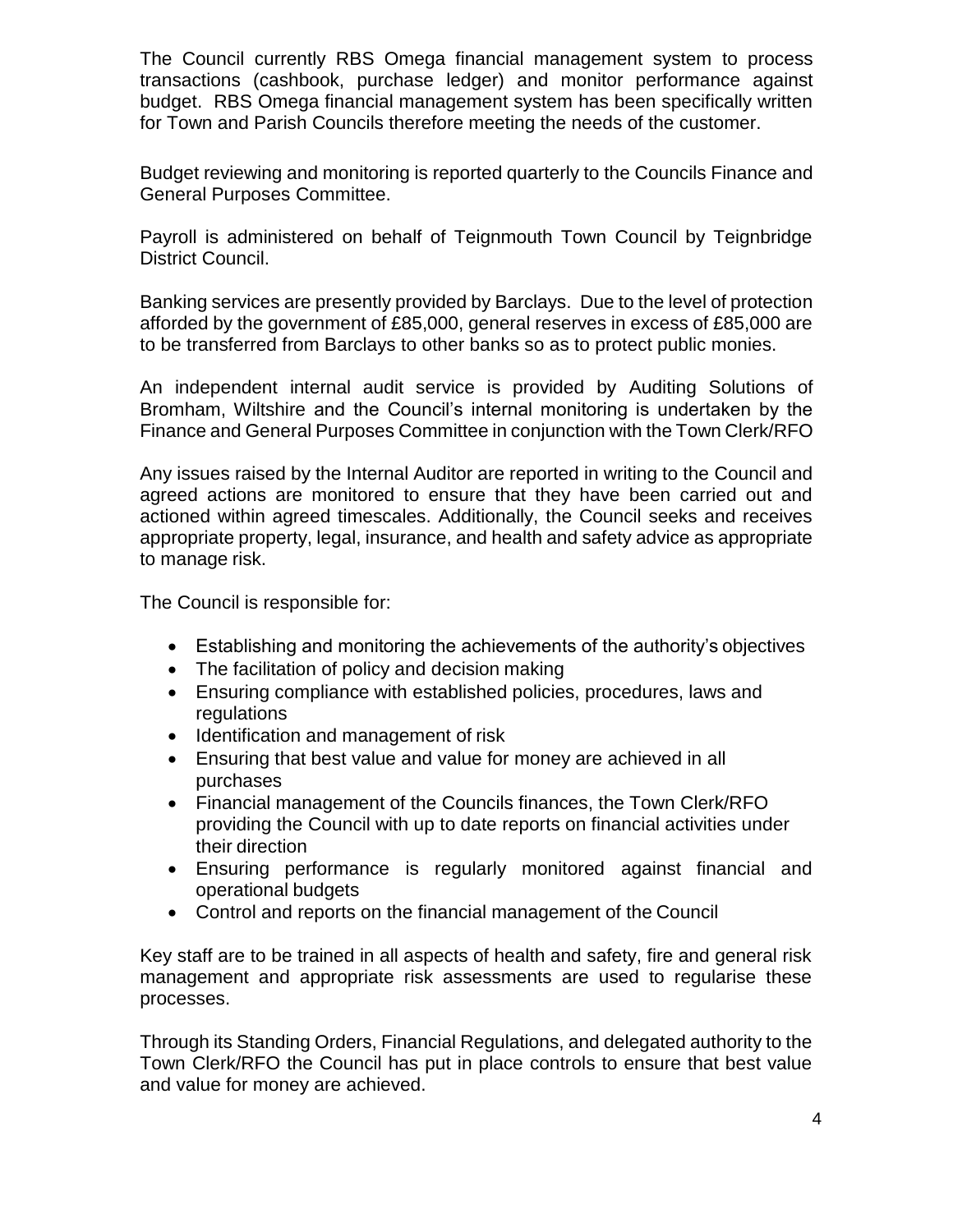The Finance and General Purposes Committee has delegated responsibility for monitoring effectiveness and is supported in this by regular internal audit inspections on systems, reports from the Town Clerk/RFO and other officers as well as matters raised by external auditors. It receives and considers such reports promptly and agrees appropriate action to address identified weaknesses.

#### **4 Review of Effectiveness**

The Council through the Town Clerk/RFO has responsibility for conducting a review of the effectiveness of the system of internal control and the internal audit process.

The review of the effectiveness of the system of internal control is monitored by:

- The work of Officers within the Council reporting to the Town Clerk/RFO
- The Town Clerk is the Council's Responsible Finance Officer who acts as the Council's legal advisor and administrator.
- The Town Clerk/RFO is responsible for administering the Council's finances, for advising on compliance with laws and regulations which the Council is subject to, and for managing risks. The Town Clerk/RFO also provides advice to help the Council ensure that its procedures, control systems and policies are adhered to.

Subject to any restrictions imposed by the Council, the Town Clerk/RFO is required to determine:

- a. accounting records including the form of accounts and supporting accounting records
- b. accounting control systems
- c. ensuring that determined systems are adhered to, comply with proper practice and are up to date

The Town Clerk/RFO is required by statute to:

- 1. ensure that the records are kept in such a way as to enable the financial statements and related notes to be prepared.
- 2. ensure that entries on a day to day basis record all money received and expended
- 3. record assets and liabilities of the Council
- 4. record separately income and expenditure relating to any claim for contribution, grant or subsidy from the government, a body funded by government or a community institution

The system determined by the Town Clerk/RFO is as required by statute:

- i. to record transactions as soon as possible
- ii. to put in place measures for the prevention and detection of inaccuracy and fraud.
- iii. to put into place measures for the reconstitution of data if records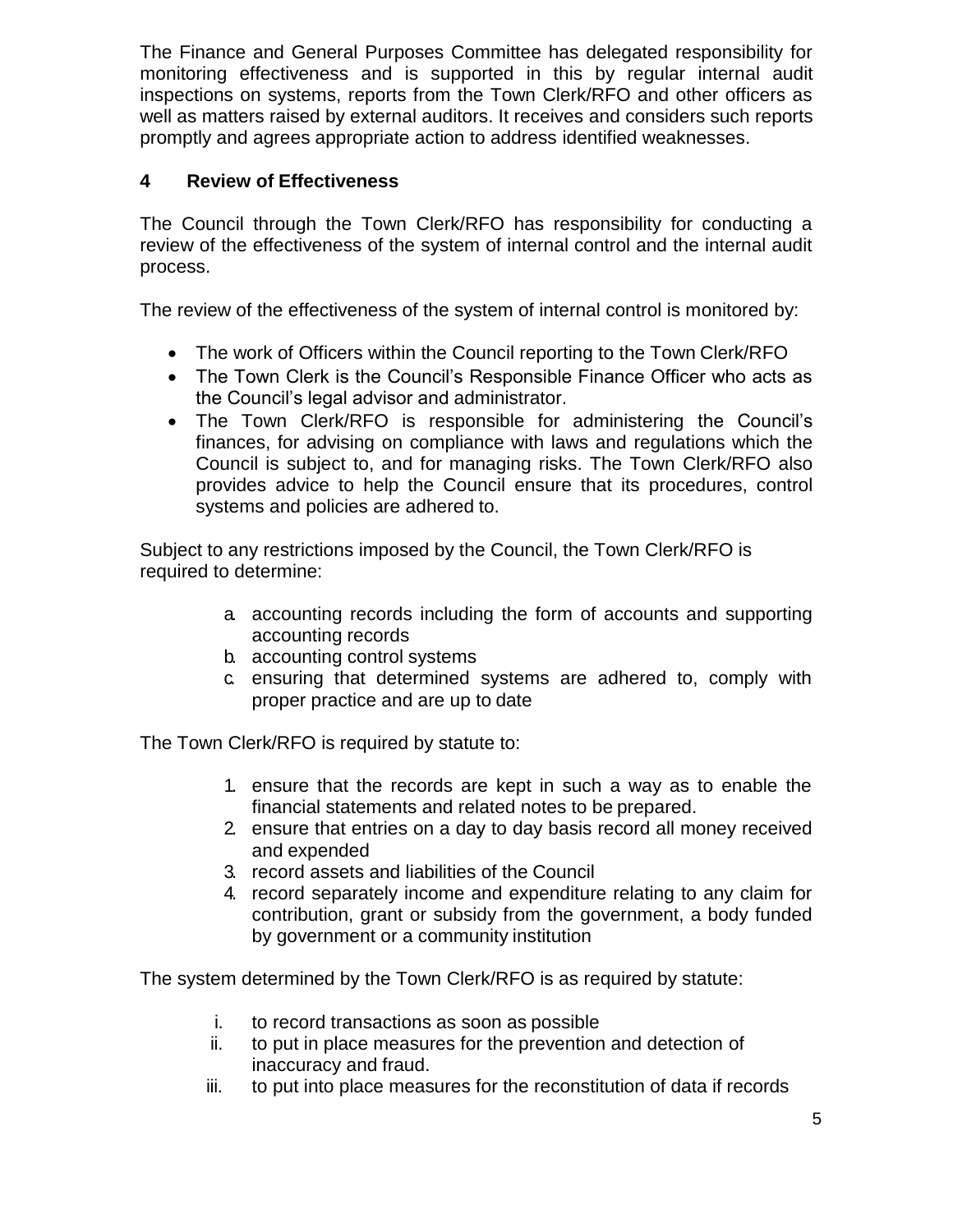are lost

- iv. to identify the duties of individual officers and segregation of duties achieved for significant transactions.
- v. to only allow write offs of uncollectible amounts including bad debts with the Town Clerk/RFO evidenced approval and approval of the those elected Members of the Finance and General Purposes **Committee**
- vi. to ensure that there are appropriate measures to manage risk.

The Finance and General Purposes Committee will meet every two weeks except when there is a Full Council held which is every six weeks. This committee monitors the Councils progress by receiving relevant reports from the other Council committees and progress from Town Clerk/RFO.

Members of the Finance and General Purposes committee monitor progress against priorities and objectives, financial systems, processes and procedures, budgetary control, and carry out regular reviews of financial matters.

A system of internal financial control cannot be expected to completely eliminate the possibility of inaccuracy or fraud. However, this Council has employed a segregation of financial duties wherever possible so as to introduce and promote best practice and to compensate for this weakness all payments are approved in accordance with the Councils Financial Regulations and Governance and Accountability in Local Councils: A Practitioners' Guide (2017 edition).

Minutes of the Finance and General Purposes Committee meetings are approved at the meeting proceeding the meeting held for which the minutes apply. Approved minutes are then recommended for adoption at Full Council which meets no less than 6 times a year.

It is the responsibility of the Town Clerk/RFO to review annually the Councils Governance and Accountability statements and present a report to Full Council for adoption and approval.

As required by statute, the Council has appointed an independent, competent internal auditor (refer to section 3) who specialises in local Council matters and who reports to the Council on the adequacy of its records, procedures, systems, internal control, risk management, Governance and financial accountability.

There are no less than two internal audits a year one of which is a preparatory audit for the external audit. The results of audits are reported by the Town Clerk/RFO to the next scheduled Councils Finance and General Purposes Committee proceeding an audit taking place and agreed actions are monitored to ensure that they have been carried out and actioned within agreed timescales.

The Council external auditors (PKF Littlejohn LLP) submits an annual Certificate of Audit which is reported to the next Full Council proceeding the audit certificate being issued to the Council.

Any concerns about the effectiveness of the system of internal control are